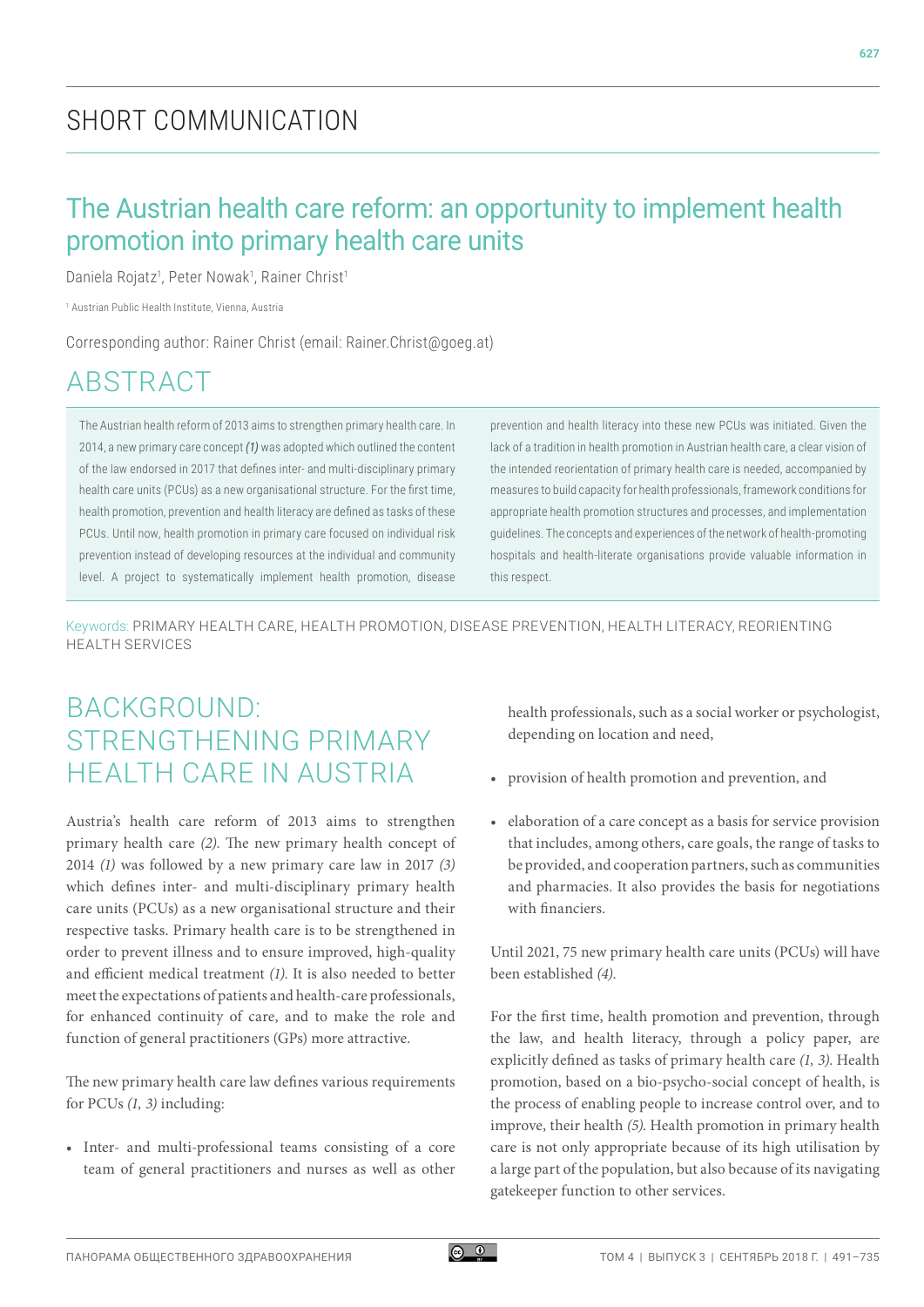Disease prevention aims to improve health by avoiding or eliminating risks. Health literacy is a key determinant of health and "entails people's knowledge, motivation and competences to access, understand, appraise and apply health information in order to make judgements and take decisions in everyday life concerning health care, disease prevention and health promotion to maintain or improve quality of life during the life course" *(6)*.

The implementation of the new tasks must take into account a number of existing framework conditions in Austria. Firstly, until now, health promotion in primary care focused on individual risk prevention by Austrian GPs instead of developing resources at the individual and community level. Such were the findings of a scoping study on health promotion in primary health care in Austria *(7)*, as also observed in other studies *(8)*. In addition, the concepts are understood and implemented differently and mainly in a very narrow view *(9)*: studies show that GPs have only a vague conceptual understanding of health promotion and prevention and tend to understand it more in terms of simply prevention, as through vaccinations *(8–10)*. Furthermore, there are national and regional initiatives to promote health, such as through the promotion of workplace or community health, but primary care has largely been unaffected to date. A lack of information about regional health promotion measures and their coordination hinders the ability of GPs to refer to them.

Against this background, the implementation of the new PCUs is a unique opportunity to systematically introduce comprehensive health promotion through inter- and multi-professional teams. A common and comprehensive understanding and vision is needed regarding these new tasks among primary health care actors and policymakers. Moreover, it is necessary to specify how health promotion and disease prevention can and should be included into the everyday practice of PCUs: namely, which structures, processes and tasks are necessary and how these should be implemented. Therefore, a four-year project was initiated to reorient primary health care and to systematically implement health promotion, prevention and literacy into the new PCUs. It is funded by the Main Association of Austrian Social Security Institutions and the Austrian Health Promotion Fund and implemented by the Austrian Public Health Institute [Gesundheit Österreich GmbH] and the Institute for Health Promotion and Prevention.

# APPROACH AND METHODS

Implementing systematic change requires addressing multiple domains *(11)*. Therefore, our project addresses the micro-, meso- and macro-levels. In line with current developments, we started with addressing the meso-level by providing a vision and mission for PCUs with respect to the issues of health promotion, disease prevention and health literacy, and a so-called how-to-complete document, or blueprint, for the care concept with respect to these three issues. In addition, we focused on the micro-level and worked on developing a compilation of tools for PCUs to implement in their organisations, to raise the awareness of health promotion, disease prevention and health literacy among PCU teams and improve the respective skills of team members.

At the same time, we try to provide support at the macrolevel in order to ensure suitable external conditions for implementation, such as for financing and competencies for health professionals.

The products are developed through an ongoing participatory process based on research, the processing of scientific literature, and models of good practice. In particular, targeted conferences are used to present preliminary project results, draft products and hold workshops, and inputs received from participants are used for the further development of products. In addition, site visits are conducted at existing PCUs and projects with best practices related to health promotion, to improve understanding about what health promotion, disease prevention and health literacy mean for the PCU context. The products will then be piloted in practice and further refined. Table 1 illustrates the project plan.

# EXPECTED PRODUCTS (RESULTS)

Our operational objective is the development of the following products which target the meso-level, through deliverables 1 and 2, and the micro-level, through deliverable 3:

- Deliverable 1: Ideal model of a health-oriented PCU describes the concepts as well as the vision and mission of a healthpromoting, health-preventing and health-literate PCU.
- Deliverable 2: Blueprint for the care concept for a PCU with regard to health promotion, disease prevention and health literacy. These are intended to simplify, for teams starting or planning a PCU, the design of their PCUs.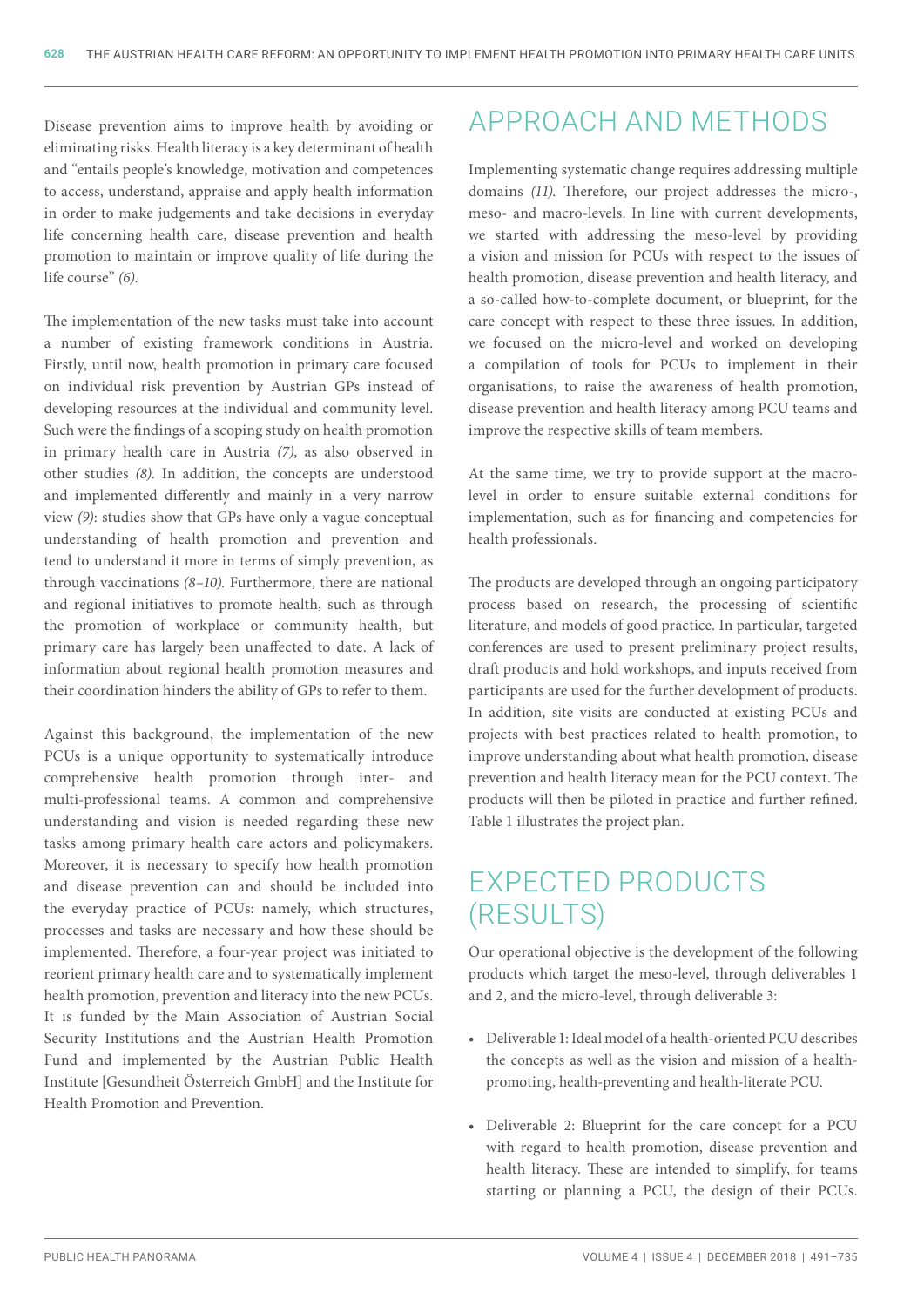| <b>TABLE 1. PROJECT PLAN</b>                                                                                                         |                        |                               |                      |      |  |
|--------------------------------------------------------------------------------------------------------------------------------------|------------------------|-------------------------------|----------------------|------|--|
|                                                                                                                                      | 2018<br><b>Year</b>    | 2019                          | 2020                 | 2021 |  |
| <b>Products</b>                                                                                                                      |                        |                               |                      |      |  |
| Ideal model of a health-oriented PCU                                                                                                 | development            | implementation and refinement |                      |      |  |
| Blueprints for the care concept and contract for a PCU with<br>regard to health promotion, disease prevention and health<br>literacy | development            | piloting in practice          |                      |      |  |
| Manual for the implementation of health promotion, prevention<br>and health literacy tasks in a new PCU                              | collecting first tools | developing manual             | piloting in practice |      |  |
| Accompanying transfer of (preliminary) project results and<br>products                                                               | ongoing                |                               |                      |      |  |
|                                                                                                                                      |                        |                               |                      |      |  |

Note: deviations are possible due to the participatory approach and the annual commissioning of the project

Here, it is possible to build on the standards of the international network of health-promoting hospitals and health services as well as standards for health literate health care organizations *(12–14)*.

• [Deliverable](https://www.dict.cc/englisch-deutsch/deliverable.html) 3: Manual with hands-on recommendations for the implementation of health promotion, disease prevention and health literacy tasks, such as having checklists and a collection of tools, in a new PCU. Tools for monitoring and quality assurance will be developed to support the continuity and improvement of these tasks.

Currently, in the autumn of 2018, the first draft for the ideal model and the blueprints are available, and these will be subjected to a further feedback loop with stakeholders. The first preliminary versions of both will be available by the end of the year.

## LESSONS LEARNT TO DATE: FACTORS TO BE TAKEN INTO ACCOUNT

Since our project has only just started, no ready-to-use products are yet available for presentation here. Instead, we pass on the experience we have gathered to date with respect to the factors that need to be taken into account during development.

Our work has focused on the meso-level until now. The work on the first deliverable, the ideal model of a PCU, is an attempt to overcome the lack of a tradition in health promotion in Austria through the proposition of a new practical model. In view of the challenging work involved in establishing new PCUs, given the existing strong focus of GPs on the treatment of individual illnesses, it is important to find ways to convey the vision and

practice of health promotion, prevention and health literacy in a comprehensible and appealing way.

For the elaboration of deliverable 2, the blueprint care concept, it is necessary to combine different framework conditions, such as actual practice in PCUs and efforts of the federal government to support the new PCUs, in order to make them connectable to all relevant developments. In the end, PCUs will not be able to provide all of the possible services themselves, but will have to cooperate with and refer to other health promotion services in the region. This therefore implies new competencies needed by the PCU teams, such as cooperation and networking with other services and the community.

The project finds that, with respect to the macro-level, it is important to improve financial and structural regulations, to ensure that health promotion is systematically implemented and does not depend solely on the commitment of individual professionals. For example, the inclusion of these services in a basic lump sum remuneration carries the risk of falling back into established medical care practice instead of encouraging new health promotion tasks in everyday practice. Furthermore, contracts between PCUs and their financiers, such as health insurers and regional governments, must ensure that not only individual health promotion measures, but also populationbased measures, are reimbursed and that financing models provide incentives to implement these activities. Accordingly, financiers also need to reorient themselves towards health promotion.

Finally, the education of the health professions is strongly oriented towards the treatment of illness and care. The notions of health promotion and health literacy are vague *(9, 10)*. Accordingly, training curricula should also be taken into account.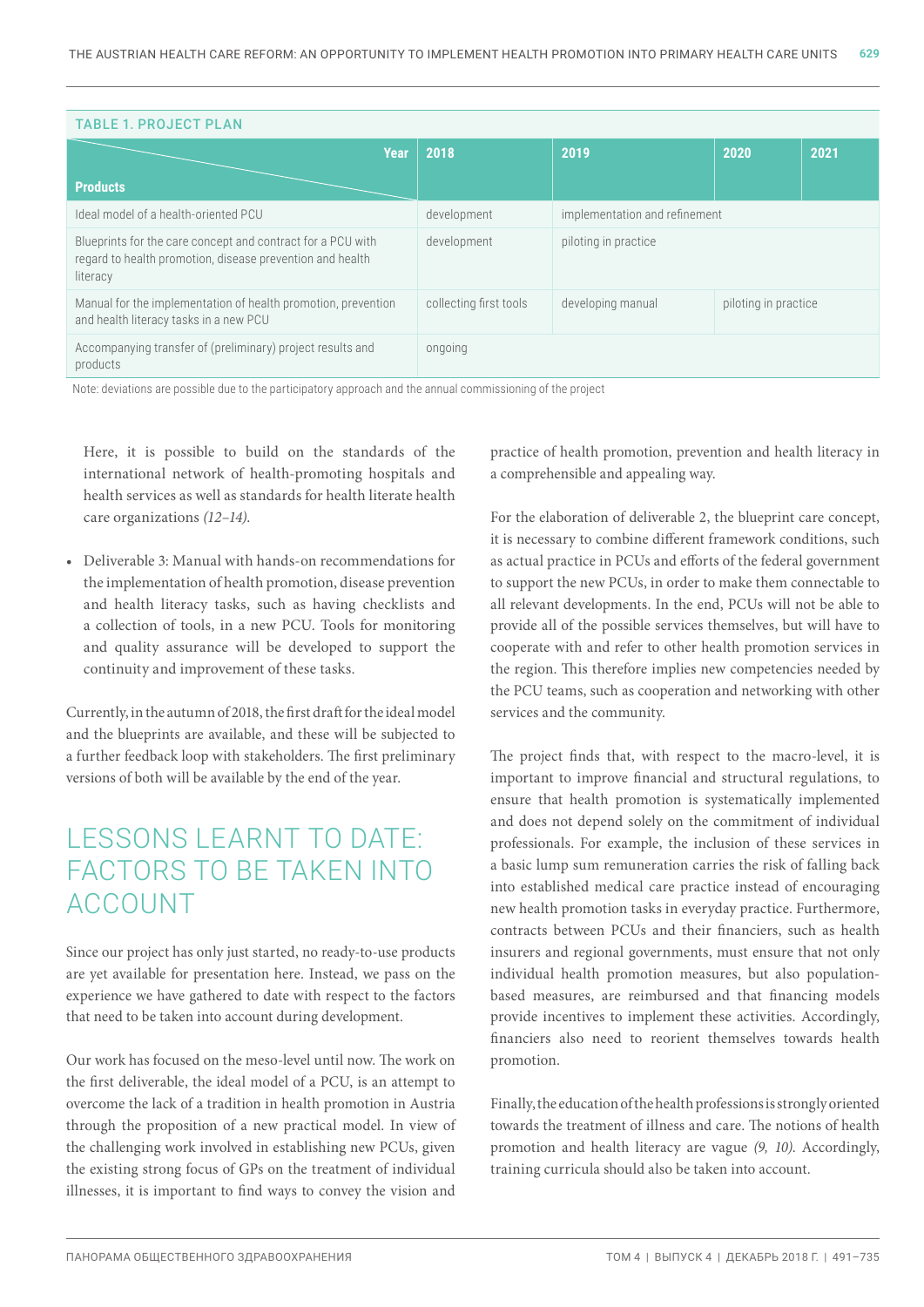#### **CONCLUSION**

Forty years after the declaration of Alma-Ata *(15)* and 30 years after the declaration of Ottawa *(5)*, a systematic initiative has been launched in Austria to align primary health care with the health promotion and health literacy needs of people. Given the increase in chronic diseases, people are challenged to learn how to deal with their illnesses. PCUs can make an important contribution here, especially for people with low health literacy. The introduction of the complementary healthoriented perspective in PCUs will need significant practical support for health professionals and attractive framework conditions. This fundamental reorientation of primary health care towards health promotion, disease prevention and health literacy will take years *(16)*.

Since health promotion in primary health care is a rather underdeveloped area internationally *(17)*, our products and learning experiences can serve as inspiration for other countries. In particular, the ideal model could also be taken up and further developed by other countries for their respective contexts. In line with health-promoting and health-literate hospitals, there could also be health-promoting and healthliterate PCUs in Europe and elsewhere in the future.

**Acknowledgements:** None declared.

**Sources of funding:** The project is funded by the Austrian Health Promotion Fund and the Main Association of Austrian Social Security Institutions.

**Conflicts of interest:** None declared.

**Disclaimer:** The authors alone are responsible for the views expressed in this publication and they do not necessarily represent the decisions or policies of the World Health Organization.

## REFERENCES1

- 1. "Das Team rund um den Hausarzt". Konzept zur multiprofessionellen und interdisziplinären Primärversorgung in Österreich ["The team surrounding the family doctor". Concept for multi-professional and interdisciplinary primary care in Austria]. Wien: Bundesministerium für Gesundheit; 2014. German.
- 2. Gesundheits-Zielsteuerungsgesetz G-ZG (2013): Bundesgesetz zur partnerschaftlichen Zielsteuerung-

Gesundheit [Federal law enacting a federal law on partnership-based health target]. [BGBl. I Nr. 81/2013](https://www.ris.bka.gv.at/eli/bgbl/I/2013/81). German.

- 3. PrimVG (2017): Bundesgesetz über die Primärversorgung in Primärversorgungseinheiten [Federal law on primary care in primary health care units]. [BGBl. I Nr. 131/2017](https://www.ris.bka.gv.at/eli/bgbl/I/2017/131). German.
- Gesundheits-Zielsteuerungsgesetz G-ZG (2017): Bundesgesetz, mit dem ein Bundesgesetz zur partnerschaftlichen Zielsteuerung-Gesundheiterlassen wird [Federal law enacting a federal law on partnership-based health target]. [BGBl. I Nr. 131/2017](https://www.ris.bka.gv.at/eli/bgbl/I/2017/131). German.
- 5. Ottawa Charter for Health Promotion. Geneva: World Health Organization; 1986 ([http://www.euro.who.int/\\_\\_data/assets/](http://www.euro.who.int/__data/assets/pdf_file/0004/129532/Ottawa_Charter.pdf?ua=1) [pdf\\_file/0004/129532/Ottawa\\_Charter.pdf?ua=1](http://www.euro.who.int/__data/assets/pdf_file/0004/129532/Ottawa_Charter.pdf?ua=1)).
- 6. Kickbusch I, Pelikan JM, Apfel F, Tsouros AD. Health literacy. The solid facts. Copenhagen: World Health Organization; 2013 ([http://www.euro.who.int/\\_\\_data/assets/pdf\\_](http://www.euro.who.int/__data/assets/pdf_file/0008/190655/e96854.pdf) [file/0008/190655/e96854.pdf](http://www.euro.who.int/__data/assets/pdf_file/0008/190655/e96854.pdf)).
- 7. Klein C, Pertl D, Rojatz, D, Nowak P. Gesundheitsförderung im Setting Hausarztpraxis [Health promotion in the setting of a family doctor's practice]. Wien: Gesundheit Österreich GmbH; 2017. German.
- 8. Peckham S, [Hann A](https://www.ncbi.nlm.nih.gov/pubmed/?term=Hann A%5BAuthor%5D&cauthor=true&cauthor_uid=28797316), [Kendall S](https://www.ncbi.nlm.nih.gov/pubmed/?term=Kendall S%5BAuthor%5D&cauthor=true&cauthor_uid=28797316), [Gillam S](https://www.ncbi.nlm.nih.gov/pubmed/?term=Gillam S%5BAuthor%5D&cauthor=true&cauthor_uid=28797316). Health promotion and disease prevention in general practice and primary care: a scoping study. Primary health care research & development. 2017;18(6):529–540.
- 9. Schein S. Was verstehen niedergelassene Allgemeinmediziner unter "Gesundheitsförderung"? [What do general practitioners understand by "health promotion"?]. Graz: Masterarbeit Medizinische Universität Graz - Universitätslehrgang Public Health; 2012. German.
- 10. Rumpelberger K. Gesund ist, wer nicht krank ist? Subjektive Gesundheitsvorstellungen oö. Hausärzte und ihre gegenwärtige und zukünftige Rolle, in Gesundheitswissenschaften [Healthy is who is not sick? Subjective health concepts of Upper Austrian general practitioners and their current and future role in health sciences]. Linz: OÖ Gebietskrankenkasse Linz; 2013. German.
- 11. Harnett PJ. Improvement attributes in healthcare: implications for integrated care. Int J Health Care Qual Assur. 2018; 31(3):214–227.
- 12. Dietscher C, and Pelikan JM. Health-literate Hospitals and Healthcare Organizations – Results from an Austrian Feasibility Study on the Self-assessment of organizational Health Literacy in Hospitals. In: Schaeffer D, Pelikan JM, editors. Health Literacy. Forschungsstand und Perspektiven. Bern: Hogrefe; 2017: 303–313.
- 13. Brach C. The Journey to Become a Health Literate Organization: A Snapshot of Health System Improvement. Stud Health Technol Inform. 2017;240:203–237.

All references were accessed 15 November 2018.